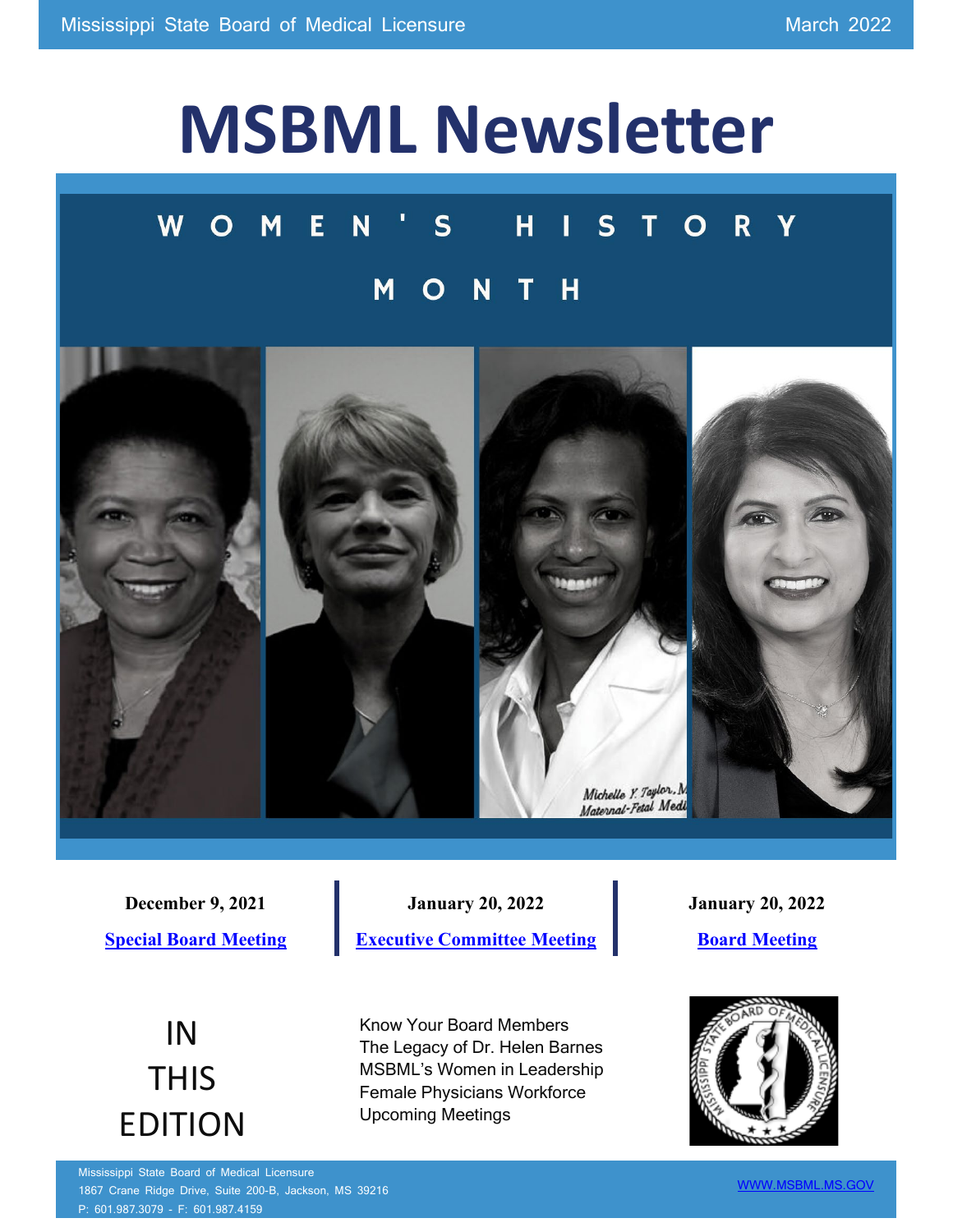#### **Know Your Board Members**

**Shoba Gaymes is an active member of many organizations in Mississippi and abroad in Guyana. She previously has served as President for Central Medical Society Alliance, MS State Medical Association Alliance, and International Friends of Mississippi in addition to participating in various committees and volunteer work. She has a passion and love for civic activities and volunteering. She received a Bachelor of Arts degree in History/Political Science from Belhaven University, as well as an Associate's degree in Elementary Education.**

Shoba Gaymes was appointed to the MS State Board of Medical Licensure in 2018, and her term expires in 2024.

"As a non-medical person, I am afforded the opportunity to voice an impartial unbiased opinion for patients and consumers' safety, care, and protection to the disposition of alleged, unethical, or malpractice based on evidence presented."

Shoba and her husband, Dr. Charles Gaymes, are the proud parents of two sons. She loves spending time with and spoiling her grandson. She also enjoys traveling, reading, socializing, dancing, and music.

"The MSMBL has given me the opportunity to learn about the ethical practice of medicine and the protection of the public from abuses of such practice."

Follow us on social media!



Facebook – MS State Board of Medical Licensure

Instagram - msboardofmedical



#### The Legacy of Dr. Helen Barnes

Dr. Helen Barnes, Mississippi's first African American board-certified OB/GYN, was born in Jackson, MS, and spent much of her early childhood in Jackson before attending school in New York City and Pennsylvania. After being unable to attend medical school in Mississippi due to her race, she graduated from the Howard University School of Medicine in Washington, D.C. After graduation, she returned to her home state of Mississippi as a general practitioner. She then completed a residency in obstetrics and gynecology at Kings County Hospital in Brooklyn, NY. Throughout her four decades of service, Dr. Barnes remained committed to

providing improved care for underserved women and babies. Dr. Barnes, a UMMC emeritus faculty member, taught scores of medical students before officially retiring in 1983, and continued to serve the poor and disadvantaged while inspiring and influencing countless young people and medical professionals.

Mississippi State Board of Medical Licensure 1867 Crane Ridge Drive, Suite 200-B, Jackson, MS 39216 P: 601.987.3079 - F: 601.987.4159

[WWW.MSBML.MS.GOV](http://www.msbml.ms.gov/) 2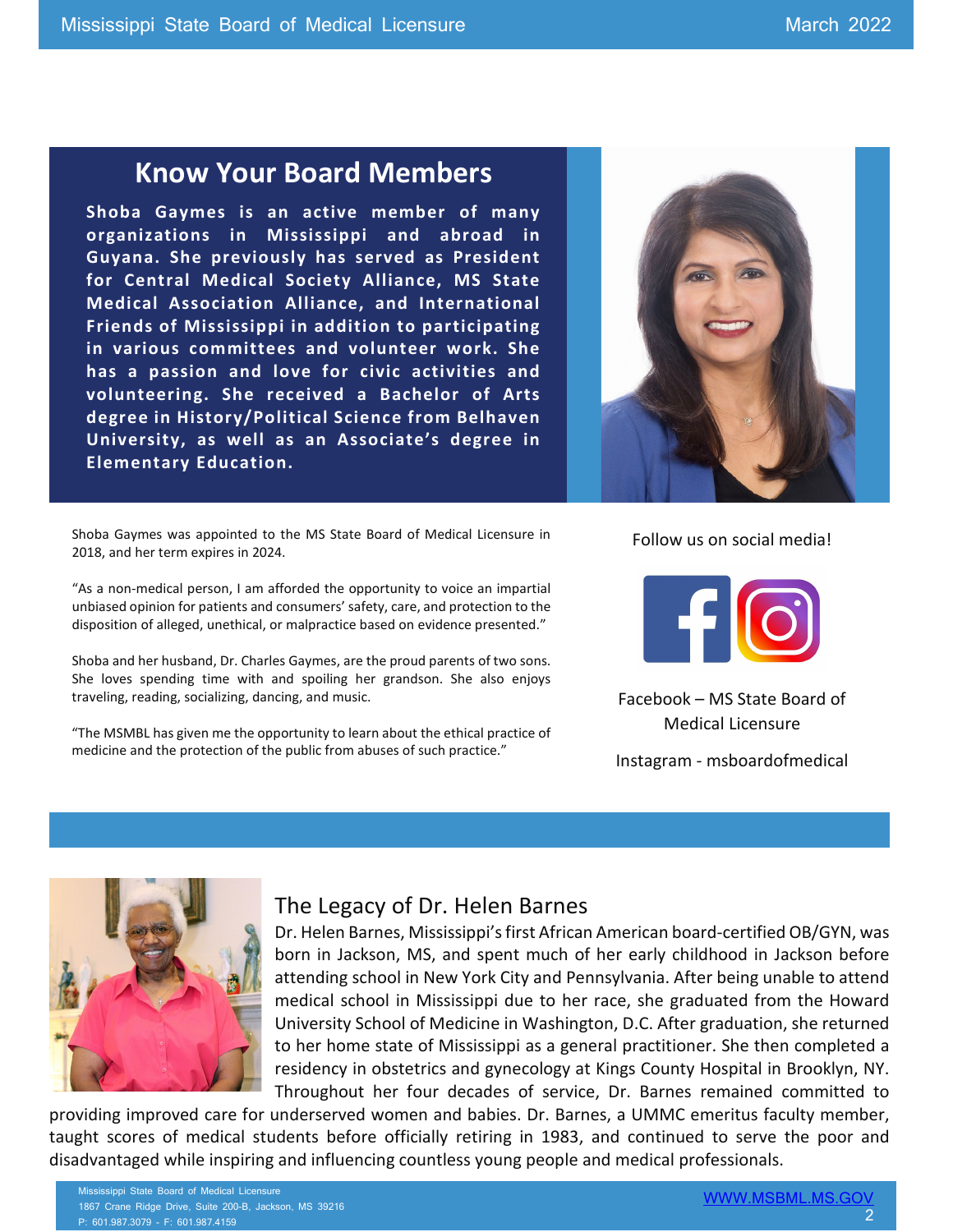#### **Celebrating MSBML's Women in Leadership**

March is Women's History Month, a time dedicated to recognizing the many contributions of women, their diverse experiences, and their ongoing work towards equity and excellence in leadership and medicine. MSBML is proud to celebrate the contributions of trailblazing women in a range of fields. The work of female caregivers and frontline workers during this ongoing pandemic must also be recognized. Women of all backgrounds have made significant contributions in providing healing and hope now and throughout history.

The COVID-19 pandemic has presented new challenges for physicians that have had implications for patient-physician relationships as well as physician well-being. Physicians have faced unique challenges and stressors, psychological consequences, and moral distress. Yet, despite this, they have continued to strive towards improving the lives of their patients and colleagues. MSBML has been fortunate to have several women serve in leadership positions on the board, including several female presidents. We would like to recognize and thank these incredible women for their outstanding contributions and achievements; past and present.



J. Ann Rea, MD Anesthesiology **MSBML President and Board Member** 



Freda M. Bush, MD **Obstetrics and Gynecology MSBML President and Board Member** 



Virginia M. Crawford, MD Adolescent Medicine, Internal Medicine **MSBML President and Board Member** 



**Obstetrics and Gynecology** 

**MSBML Board Member** 

**Shoba Gaymes** 

**MSBML Board Member** 

Michelle Y Owens MD **Obstetrics, Maternal-Fetal Medicine MSBML Board Membe** 

**Family Medicine** 

MSBML Board Memb